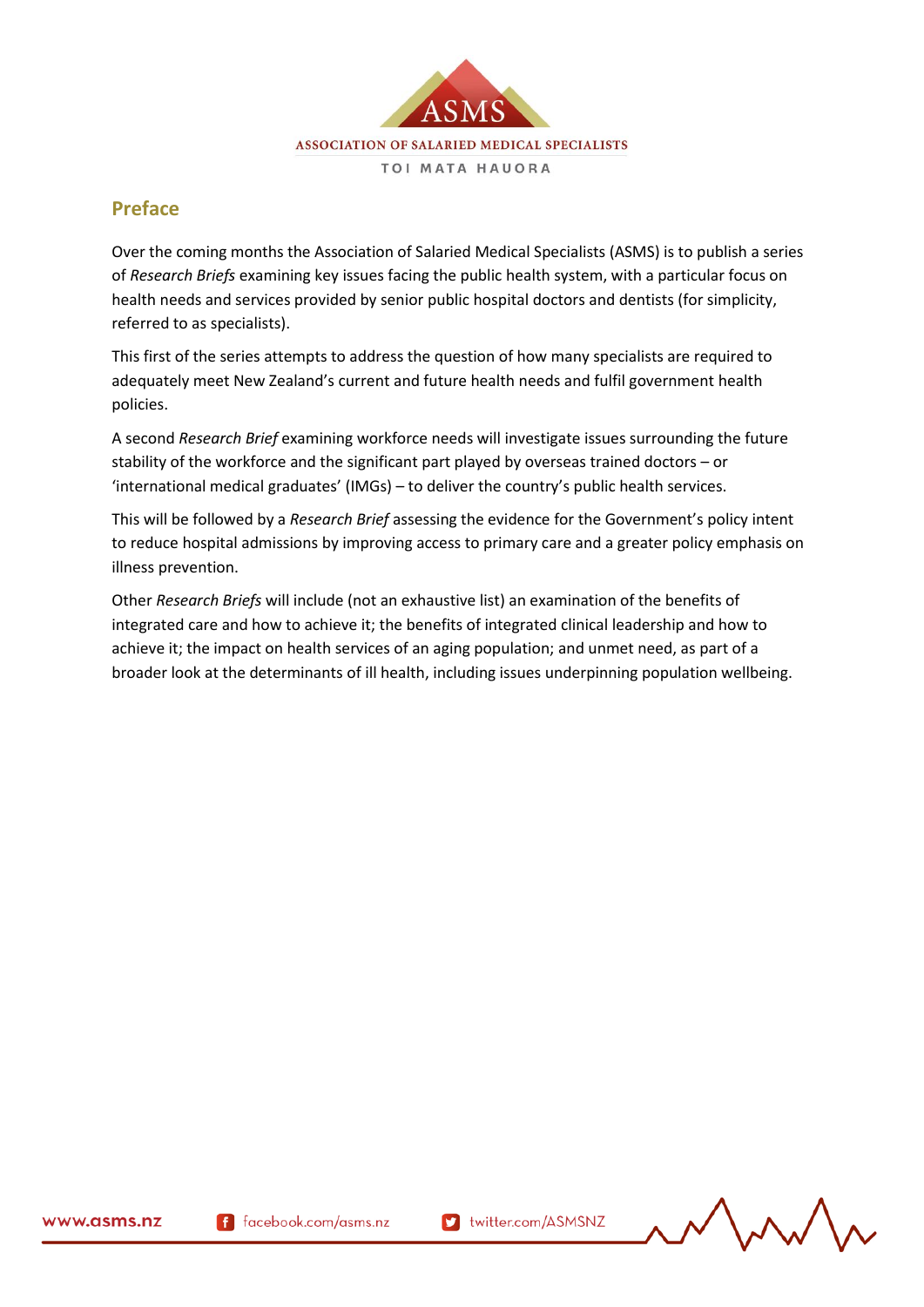



Issue 14| 2019 ISSN 2624-0335

## **Assessing the extent of senior medical officer workforce shortages**

#### **At a glance**

Two approaches to assessing New Zealand's senior hospital doctor workforce requirements indicate we are approximately 1000 specialists short to adequately meet the country's growing health needs.

One approach considers overseas comparisons, taking into account a range of workforce and health needs indicators, including access to hospital specialist services and patient outcomes. It concludes the Netherlands presents the best example of a specialist workforce that, based on the available evidence, appears to be reasonably adequate to meet its population's health needs. To be on a par with the Netherlands in 2016, New Zealand would have needed approximately 1000 additional specialists.

A local approach uses the on-the-ground knowledge of hospital head of departments (HoDs) to assess the staffing needs of senior hospital doctors and dentists (SMOs). Surveys of HoDs in seven district health boards (DHBs) have been undertaken to ascertain, in their assessment, the adequacy of senior doctor staffing levels to provide safe, good quality and timely health care and enable SMOs to fulfil essential non-clinical roles such as training and education, and clinical leadership.

On average, across the seven DHBs, HoDs estimated a staffing shortage of 21.8% full-timeequivalent SMOs. Translated across the whole SMO workforce this would have amounted to a shortage of approximately 1000 specialists and 100 medical and dental officers in 2016.

This is the first of a two-part examination of workforce needs. The second part, to be published soon, will investigate issues surrounding the future stability of the workforce and the significant part played by overseas trained doctors – or 'international medical graduates' (IMGs) – to deliver the country's public health services.



f facebook.com/asms.nz

twitter.com/ASMSNZ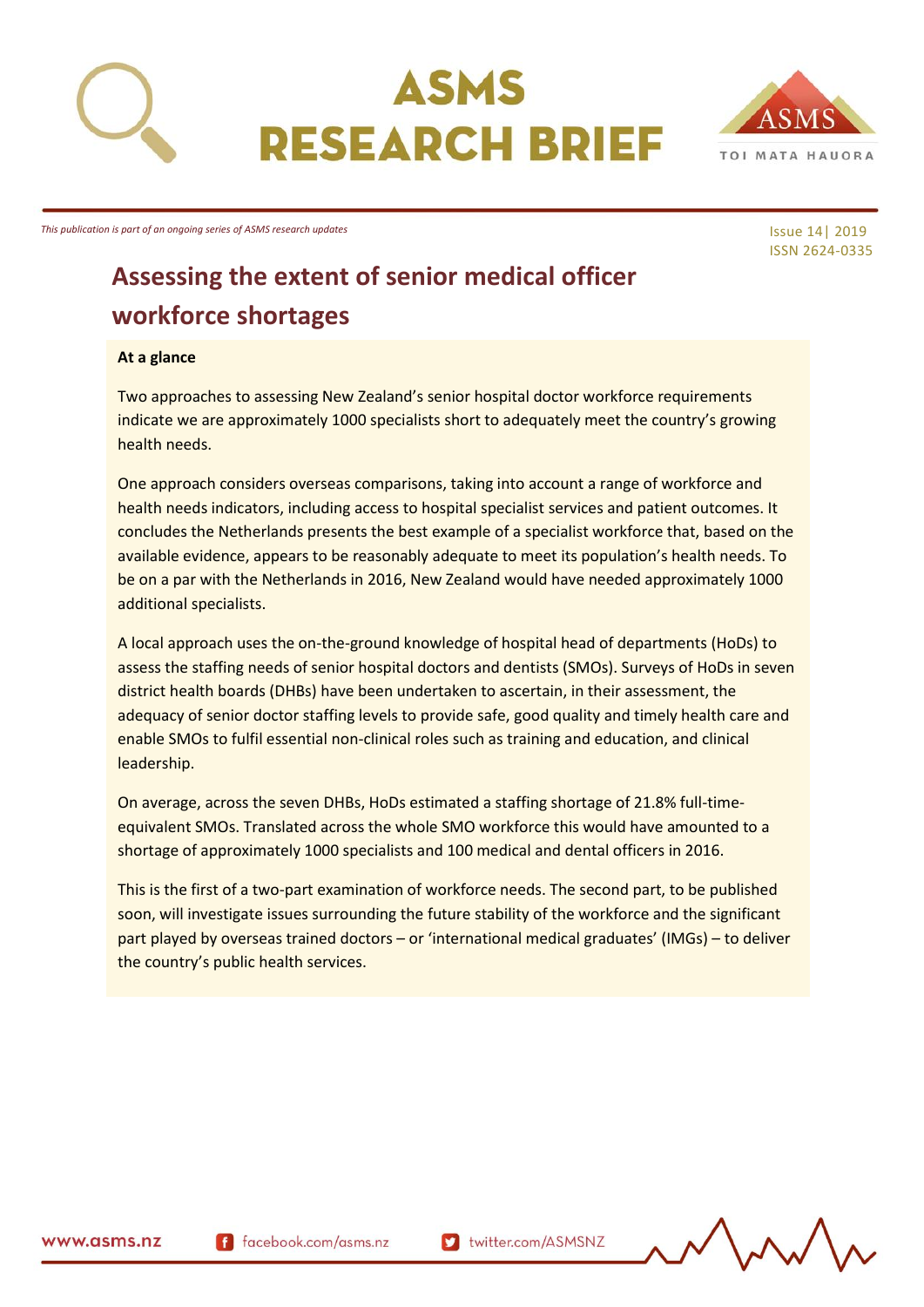## **Introduction**

A health workforce with an adequate supply of well-trained practitioners, including medical practitioners, underpins the delivery of high quality health care. Governments are instrumental in determining their populations' needs for health care, and what constitutes an adequate medical workforce to meet those needs. The evidence gathered over many years shows successive governments have been found wanting on both counts.

Access to primary care and hospital services in New Zealand has been assessed as poor to mediocre when compared to other like countries, $1$  and nearly one in 10 New Zealanders have reported an unmet need for hospital care.<sup>2</sup> Two surveys of hospital doctors, including one of senior doctors specifically, have shown more than 80% of respondents went to work while ill, mostly because of a lack of service cover; and another national survey of senior DHB doctors and dentists shows 50% report symptoms of burnout (high levels of fatigue and exhaustion).<sup>345</sup> Health Workforce New Zealand acknowledged the pressures in 2016, stating: "The most important issue is the impact of a prolonged period of medical labour market shortages on the workloads, wellbeing and productivity of DHB-employed senior doctors."<sup>6</sup>

These studies, and others discussed in this paper, indicate that while the senior medical workforce is growing in New Zealand, the rate of growth is insufficient to match the increasing demand for services, to the detriment of both patients and doctors.

This *Research Brief* looks at what is required to address the mismatch. It is the first of a two-part examination of workforce needs, pulling together international evidence and local needs assessments to gauge the extent of New Zealand's shortage of senior hospital doctors and dentists (for the purpose of this report, referred to as specialists). The second part of this examination, to be published soon, will investigate issues surrounding the future stability and reliability of the workforce and the significant part played by overseas trained doctors – or IMGs – to deliver the country's public health services. It will also include discussion on ways to address New Zealand's workforce needs.

## **Setting a workforce benchmark**

Assessing the adequacy of the medical workforce to meet the country's health needs is complex in any context. No country in the world does it in a manner that can be referred to as best practice. It relies on good data to enable estimates of underlying need for services and value judgements in relation to an appropriate level of response, depending on what health outcomes and service objectives policy-makers have set.<sup>7</sup> <sup>8</sup> <sup>9</sup> <sup>10</sup> <sup>11</sup>

Under the Public Health and Disability Act 2000, core health objectives include "to achieve for New Zealanders … the best care or support for those in need of services … [and] to facilitate access to, and the dissemination of information to deliver, appropriate, effective, and timely health services, public health services and programmes…"

According to the assessments of the Minister of Health, David Clark, and the Director-General of Health, Ashley Bloomfield, overall the health system is performing well towards achieving those objectives. The Director General surmises that: "New Zealand has one of the best public health systems in the world."<sup>12</sup> And the Health Minister has said, "We want to make sure we are the best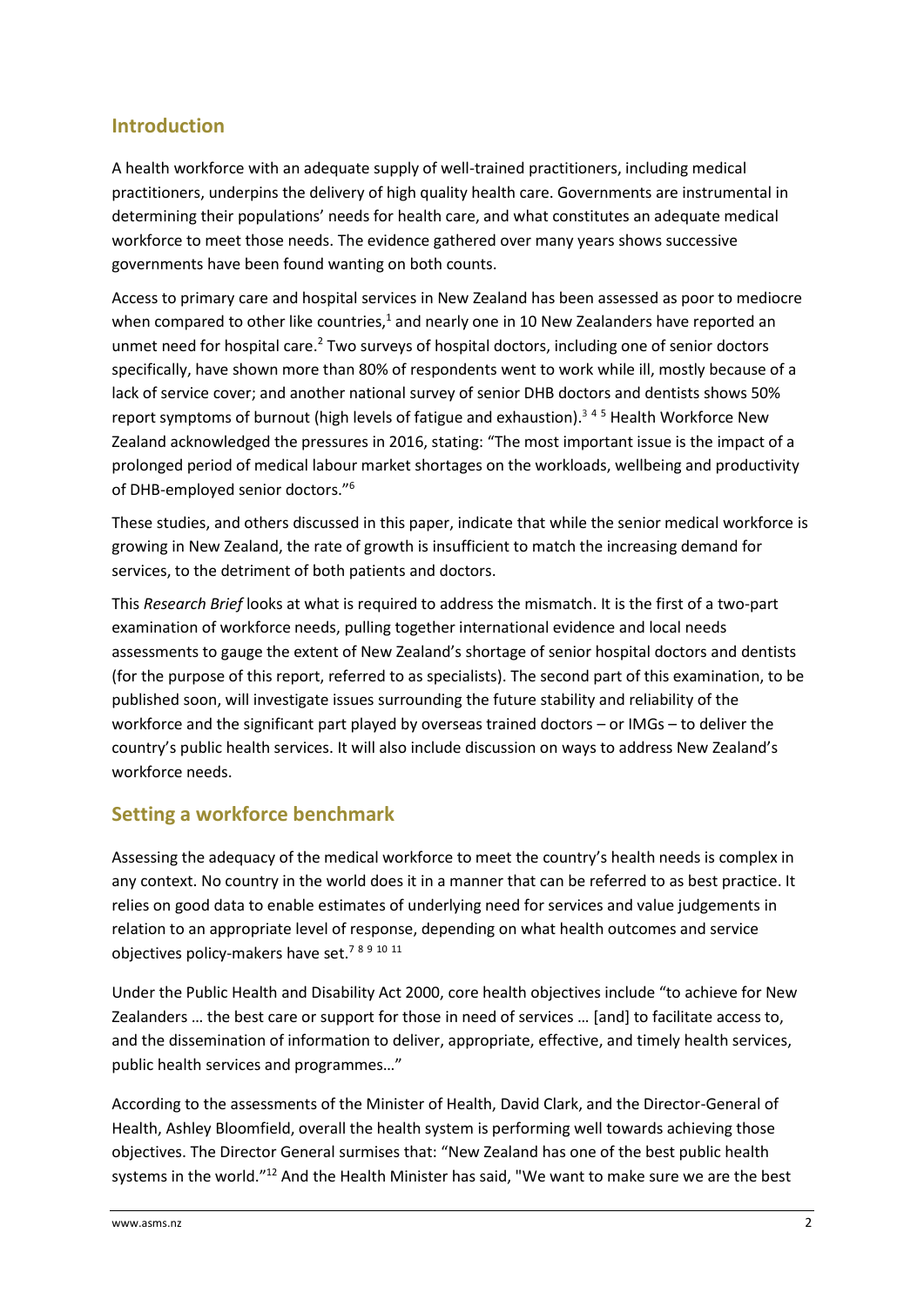health system in the world, and we compare relatively well to many of the countries we would compare ourselves…". <sup>13</sup> The acknowledged areas that need improving concern inequities in health outcomes and access to services, especially for Māori and Pacific peoples. Growing pressures on services have also been acknowledged.<sup>14</sup>

It can be concluded from the service priorities and objectives policy-makers have set, and the stated views on how well the objectives are being met, that the benchmark on which to gauge the adequacy of supply of New Zealand's senior medical workforce is that of being a world leader in terms of access, effectiveness, and timeliness of hospital treatment.

## **International medical workforce comparisons**

Reporting the number of doctors relative to the population is commonly used to compare workforce volumes across countries and over time. A World Health Organisation (WHO) report discussing health system performance indicators says measuring doctor numbers "represents a critical starting point for understanding the health system resources situation in a country".<sup>15</sup> However, this measure has obvious limitations. It does not take into account a country's health needs, nor its health system objectives, its quality or efficiency. Some countries with relatively high numbers of specialists per population do not necessarily have good records of access to services and health outcomes.<sup>16</sup> <sup>17</sup>

Nor do international comparisons necessarily match apples with apples. The Organisation for Economic Cooperation and Development's (OECD) measure of member countries' medical specialist workforces is frequently referenced in the literature. But despite the OECD's attempts to standardise the data across countries, the quality of data provided to the OECD is variable, as the quality of many national health workforce databases is inadequate, with information gaps, especially in the private sector.<sup>18</sup> There is also variation in how countries report their workforce numbers, with some reporting only specialists in clinical practice (excluding those primarily employed in research, teaching etc), some including all 'professionally active' registered doctors and some reporting all 'licensed physicians' (ie, not necessarily employed); some include trainee specialists in their 'specialist' category, as per the OECD definition, but others do not.

Notwithstanding these inconsistencies, New Zealand has for many years been placed among the bottom group of OECD countries in terms of specialists per capita. Countries such as Canada and Ireland rank even lower, though Canada's specialist-plus-trainee workforce appears to be underrepresented as it excludes more than 4700 'visa trainees' and fellows (an estimated 9% of the workforce). New Zealand's reported figures, on the other hand, appears to overstate workforce numbers: using a consistent 'specialist' definition, they are 15% higher than the Medical Council of New Zealand's (MCNZ's) Medical Workforce Survey data and 8% higher than data compiled by the Ministry of Health, which supplies the OECD with the workforce figures. <sup>i</sup> The ASMS has requested an explanation but as at the time of publishing has not received a response.

**.** 

<sup>i</sup> Data is sourced from Medical Council of New Zealand Medical Workforce Surveys. Data are collected as part of the renewal of practising certificates over four periods, based on the doctor's birth date. The four periods of data for the 2016 report are November 2016, February 2017, May 2017 and August 2017.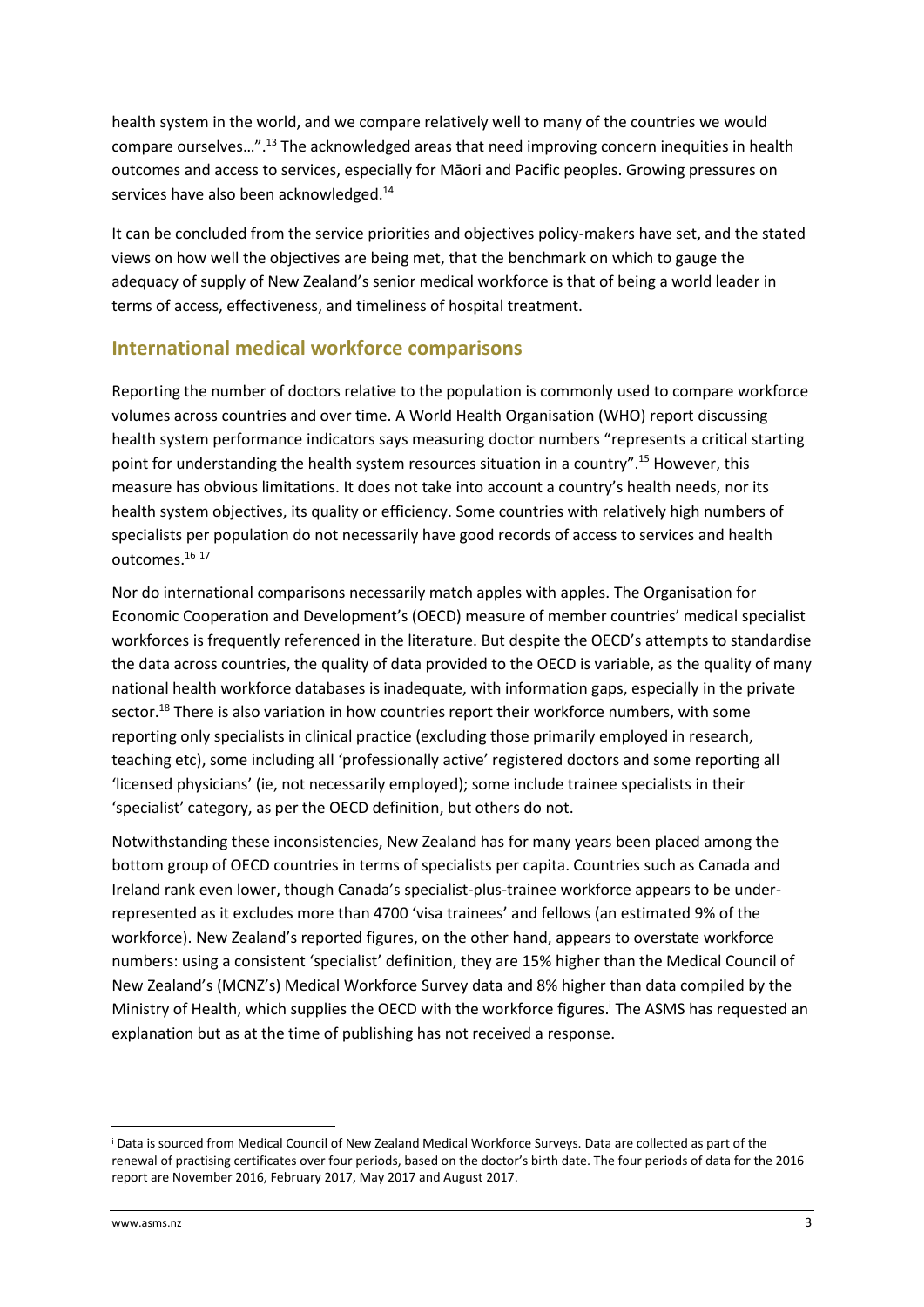Further, like New Zealand, reports from Canada and Ireland indicate specialist workforce shortages which are affecting doctors' health as well as access to health care. In Ireland, a study of wellbeing of hospital doctors found 80% of doctors reporting significant levels of stress, including one in three doctors reporting symptoms of burnout.<sup>19</sup> In Canada, a recent study found one in four hospital doctors reported symptoms of burnout and a third screened positively for symptoms of depression.<sup>20</sup> And in Denmark, which sits above New Zealand in the OECD rankings, a survey has indicated a shortage of at least 500 medical specialists. $^{21}$ 

Shortfalls in supply of medical specialists will inevitably influence the availability of their services.

In the Euro Health Consumer Index, an annual evaluation of the effectiveness of 35 European countries, including a range of measures relating to accessibility, outcomes, range and reach of services and patient information, Ireland was ranked equal last in 2016 for accessibility (access to a family doctors and hospital specialists, and waiting times for elective surgery, cancer therapy, CT scans and treatment in an emergency department). Denmark was ranked 18<sup>th</sup>.<sup>22</sup>

In a New York-based Commonwealth Fund study comparing the health system performance of 11 countries,<sup>ii</sup> using 23 health system performance indicators in five domains, Canada was ranked last in terms of waiting time to see a specialist, waiting time for elective surgery and waiting time in emergency departments. It was ranked 10<sup>th</sup> in a broader of measure of access, 9<sup>th</sup> in health care outcomes and equity, and  $9<sup>th</sup>$  overall. (Table 1)

|                                            | AUS | <b>CAN</b> | <b>FRA</b> | <b>GER</b> | <b>NETH</b> | <b>NZ</b> | <b>NOR</b> | <b>SWE</b> | <b>SWIZ</b> | UK | US |
|--------------------------------------------|-----|------------|------------|------------|-------------|-----------|------------|------------|-------------|----|----|
| <b>OVERALL RANKING</b>                     | 2   | 9          | 10         | 8          | 3           | 4         | 4          | 6          | 6           | 1  | 11 |
| <b>Care Process</b>                        | 2   | 6          | 9          | 8          | 4           | 3         | 10         | 11         |             | 1  | 5  |
| <b>Access</b>                              | 4   | 10         | 9          | 2          | 1           | 7         | 5          | 6          | 8           | 3  | 11 |
| <b>Administrative</b><br><b>Efficiency</b> |     | 6          | 11         | 6          | 9           | 2         | 4          | 5          | 8           | 3  | 10 |
| <b>Equity</b>                              | 7   | 9          | 10         | 6          | 2           | 8         | 5          | 3          | 4           | 1  | 11 |
| <b>Health Care</b><br><b>Outcomes</b>      |     | 9          | 5          | 8          | 6           |           | 3          | 2          | 4           | 10 | 11 |

**Table 1: Comparisons of the performance of health systems in 11 countries, 2015/16**

Source: Commonwealth Fund 2017. Data from 2015 & 2016.

New Zealand's performance on efficiency and quality of care is among the best, being ranked 2nd and 3rd respectively, with the country having an overall ranking of  $4<sup>th</sup>$ . Its main weaknesses are reported in poor equity, and mediocre access and health outcomes. In measures relating to accessing hospital specialist services, New Zealand ranked  $7<sup>th</sup>$  for emergency department waiting times, 9<sup>th</sup> for waits for treatment after diagnosis, 9<sup>th</sup> for waits for elective surgery, and 10th-equal for access to diagnostic tests (eg, CT, MRI scans etc). On a measure of mortality amenable to health care - that is, deaths that could have been prevented with timely care - New Zealand was placed 10<sup>th</sup>, with the United States recording the worst rates.<sup>23 24</sup>

**.** 

ii Australia, Canada, France, Germany, the Netherlands, New Zealand, Norway, Sweden, Switzerland, the United Kingdom, and the United States.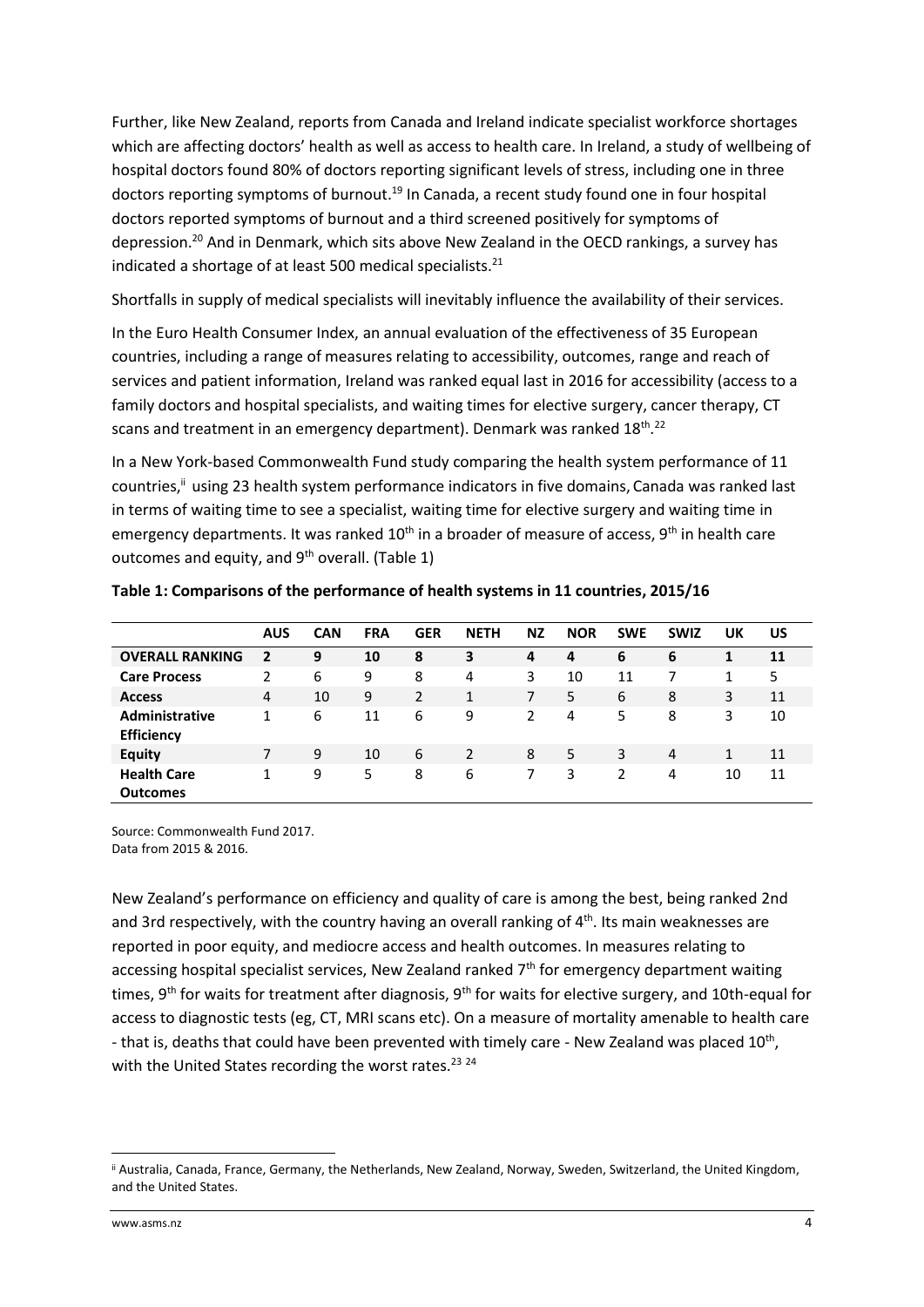|                                     | <b>NETH</b> | <b>SWITZ</b> | <b>NOR</b>   | <b>BEL</b>   | <b>ICE</b>     | <b>LUX</b>     | <b>GER</b>   | <b>FIN</b> | <b>DEN</b> | <b>AUS</b> |
|-------------------------------------|-------------|--------------|--------------|--------------|----------------|----------------|--------------|------------|------------|------------|
| <b>Overall Ranking</b>              | 1           | 2            | 3            | 4            | 5              | 6              | 7            | 8          | 9          | 10         |
| Patient rights &<br>information     | 2           | 5            | 1            | 13           | 4              | 17             | 13           | 7          | 5          | 7          |
| <b>Accessibility</b>                | 5           | 1            | 23           | $\mathbf{1}$ | 13             | 5              | 8            | 19         | 19         | 5          |
| <b>Outcomes</b>                     | 1           | 1            | 1            | 12           | 1              | 9              | 1            | 1          | 7          | 16         |
| Range and reach of<br>services      | 1           | 13           | 3            | 7            | 3              | 9              | 20           | 3          | 3          | 12         |
| Prevention                          | 4           | 6            | $\mathbf{1}$ | 14           | $\overline{2}$ | $\overline{4}$ | 6            | 6          | 14         | 6          |
| <b>Access to</b><br>pharmaceuticals | 1           | 1            | 6            | 12           | 18             | 12             | $\mathbf{1}$ | 6          | 6          | 6          |

#### **Table 2: Euro Health Consumer Index: Top 10 performers of 35 European countries, 2016**

Source: Health Consumer Powerhouse 2016

Note: Figures in italics indicate equal ranking within the total 35 countries

## **Matching the best performers**

On the face of it, considering measures of access to specialist services alongside the broader measures of quality, equity and health outcomes, the Netherlands, Australia and the United Kingdom (UK) appear to be the standard-setters.

#### **The Netherlands**

In the Commonwealth Fund study the Netherlands is ranked best in terms of access, second-best on equity and third-best overall. In the Euro Health Consumer Index (Table 2), using different performance measures and methodology but including assessments of accessibility and outcomes, the Netherlands is the top overall performer of 35 European countries. Further, rates of premature mortality, including mortality amenable to health care, is relatively low, and an OECD 'state of health' report on the Netherlands indicates "there is no sign of acute shortages of health professionals" (though there are concerns of growing waiting lists).

The main weakness of the Netherlands' health system, which runs as a private insurance market under regulated competition, lies in poor measures of administrative efficiencies, but most indicators reflecting on the adequacy of the workforce are positive.

#### **Australia**

Australia, ranked second overall in the Commonwealth Fund study, is the top performer for health care outcomes and administrative efficiency. It is ranked second on the quality of care and fourth on access (a lower ranking due mainly to access affordability issues rather than timeliness of treatment, for which it scores well [Figure 1]).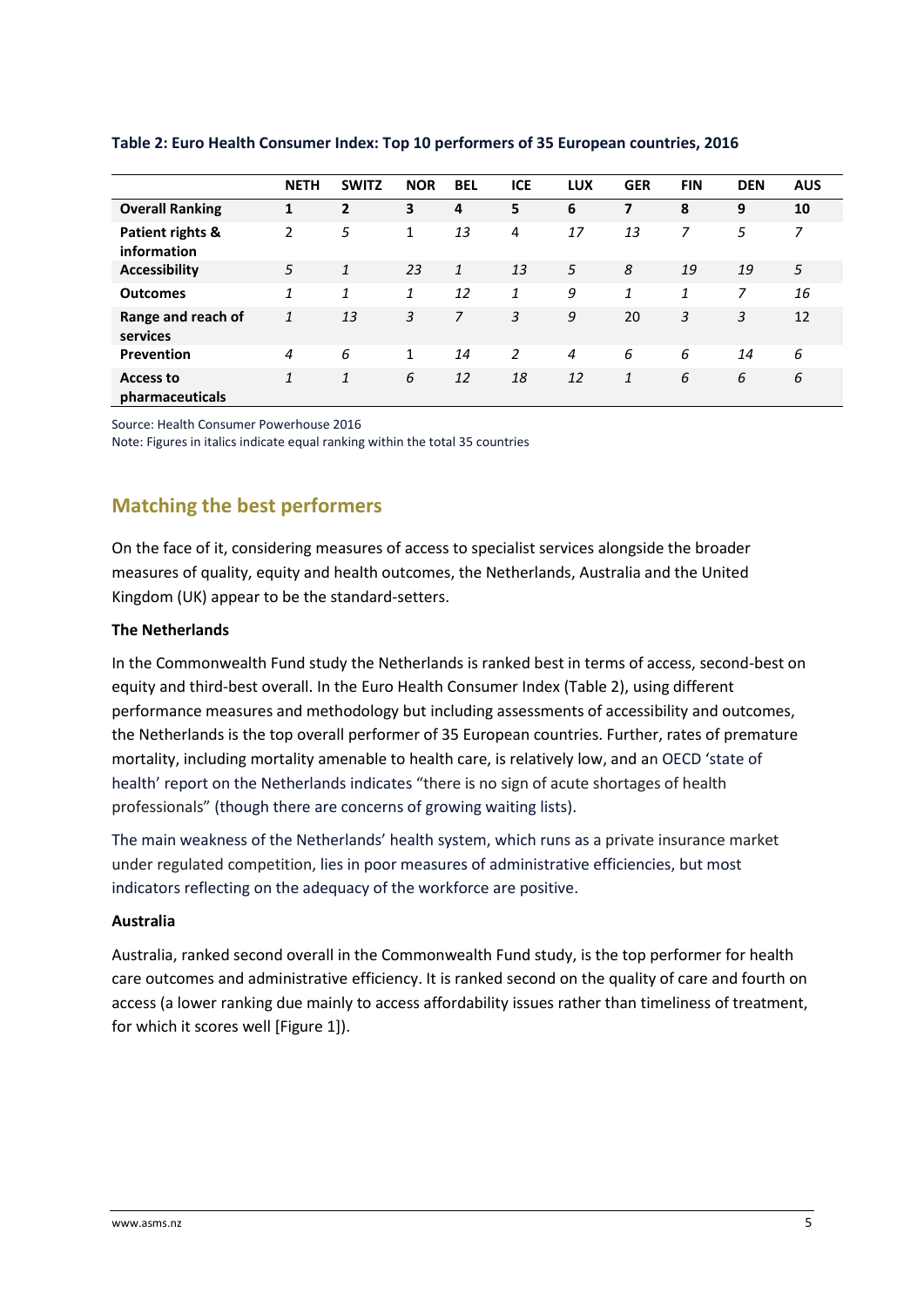

Source: Commonwealth Fund 2017 **Figure 1: Waiting times for specialist services, 2016**

Again, on the available evidence and health indicators, Australia may also be an applicable specialist workforce benchmark for New Zealand. Australia's population is of a similar age structure to New Zealand's (15% of Australians and New Zealanders were aged 65 and over in 2016). Both countries have a near balance of hospital specialists and general practitioners, with a specialist:GP ratio of 10:9 in Australia and 10:8 in New Zealand (including other doctors practising in primary care).<sup>25 26</sup> Both countries have a similar number of nurses on a per capita basis (11.6/1000 population in Australia and 10.3/1000 in New Zealand).<sup>27</sup> New Zealand and Australia also share a common medical training system and medical colleges, as well as having well-established social and economic ties, and it may be reasonably assumed that New Zealanders in general would expect New Zealand's health system to be at least on a level with Australia's.

Australia's weakness is in poor equity, where it is ranked just ahead of New Zealand. Further, a national study published in 2013 found 28% of hospital consultants reported high levels of emotional exhaustion and the main sources of stress reported by all doctors were lack of work-life balance and workloads.<sup>28</sup> Despite workforce increases over recent years, Australia continues to experience specialist shortages in some parts of the country and in some specialties.<sup>29 30 31</sup> Workforce projections indicate a range of specialties will still be in short supply well beyond 2021.<sup>32</sup>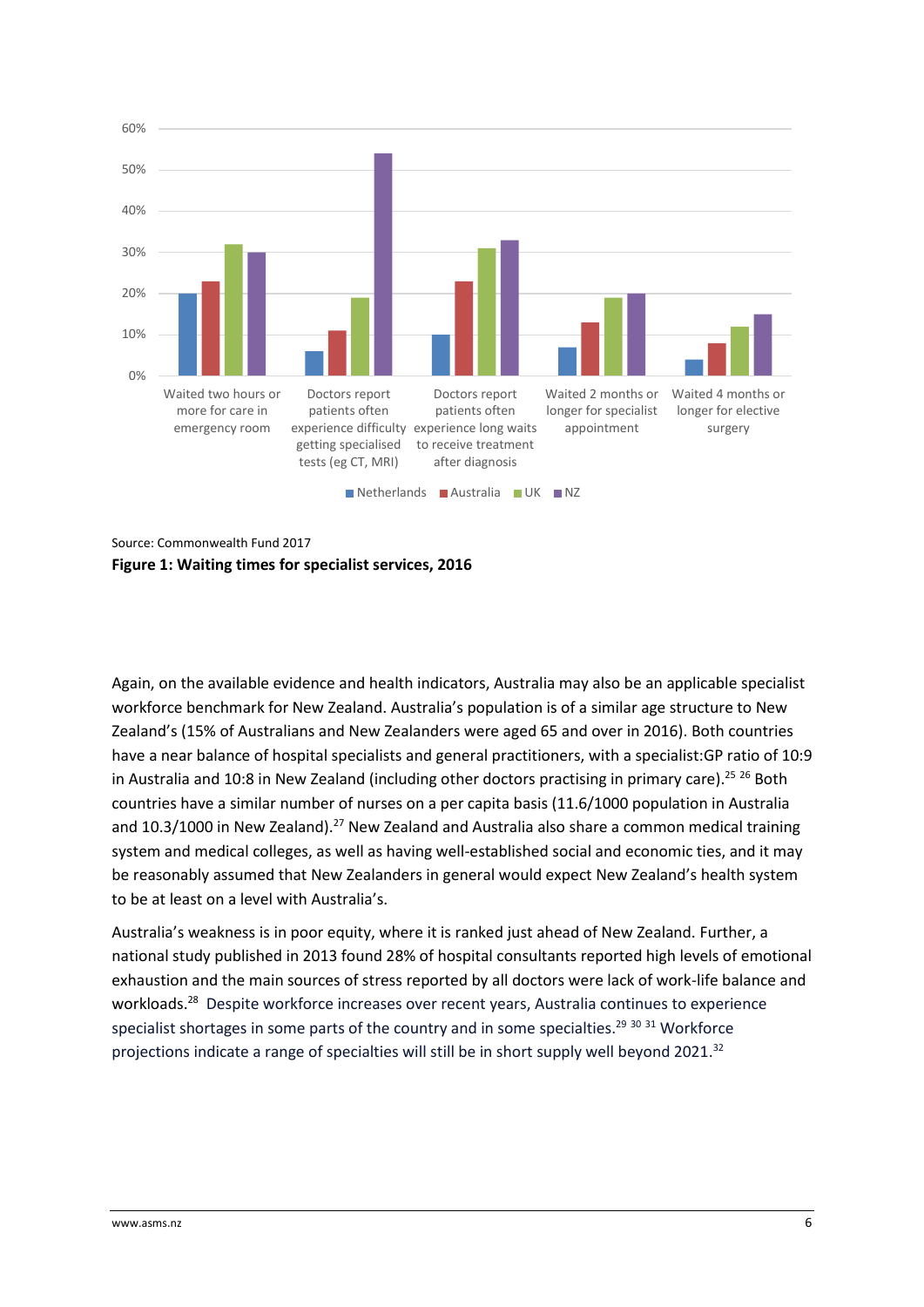In addition, high-level health indicators suggest New Zealand has a more acute health need than Australia (Figure 2). Among the main causes of premature mortality – cancers, circulatory diseases, respiratory diseases, and external causes such as accidents and suicides – New Zealand has the worst rates compared to the UK, the Netherlands and Australia, especially the latter two. New Zealanders are two-and-a-half times more likely to die prematurely of heart disease than Dutch people and nearly 30% more likely than Australians. New Zealanders are nearly three times more likely to die prematurely from a traffic accident than Dutch people and 40% more likely than Australians.<sup>33</sup>



# **Mortality amenable to health care:**





#### **Premature mortality: Years lost per 100,000 population, ages 0-69**

**Overweight or obese: % of total population**



Source OECD Health Data, 2016; European Observatory on Health Systems and Policies 2017. Note: The Netherlands' obesity/overweight statistics are self-reported**.**

#### **Figure 2: Health indicators, Australia, Netherlands, UK and New Zealand, 2016 or nearest year**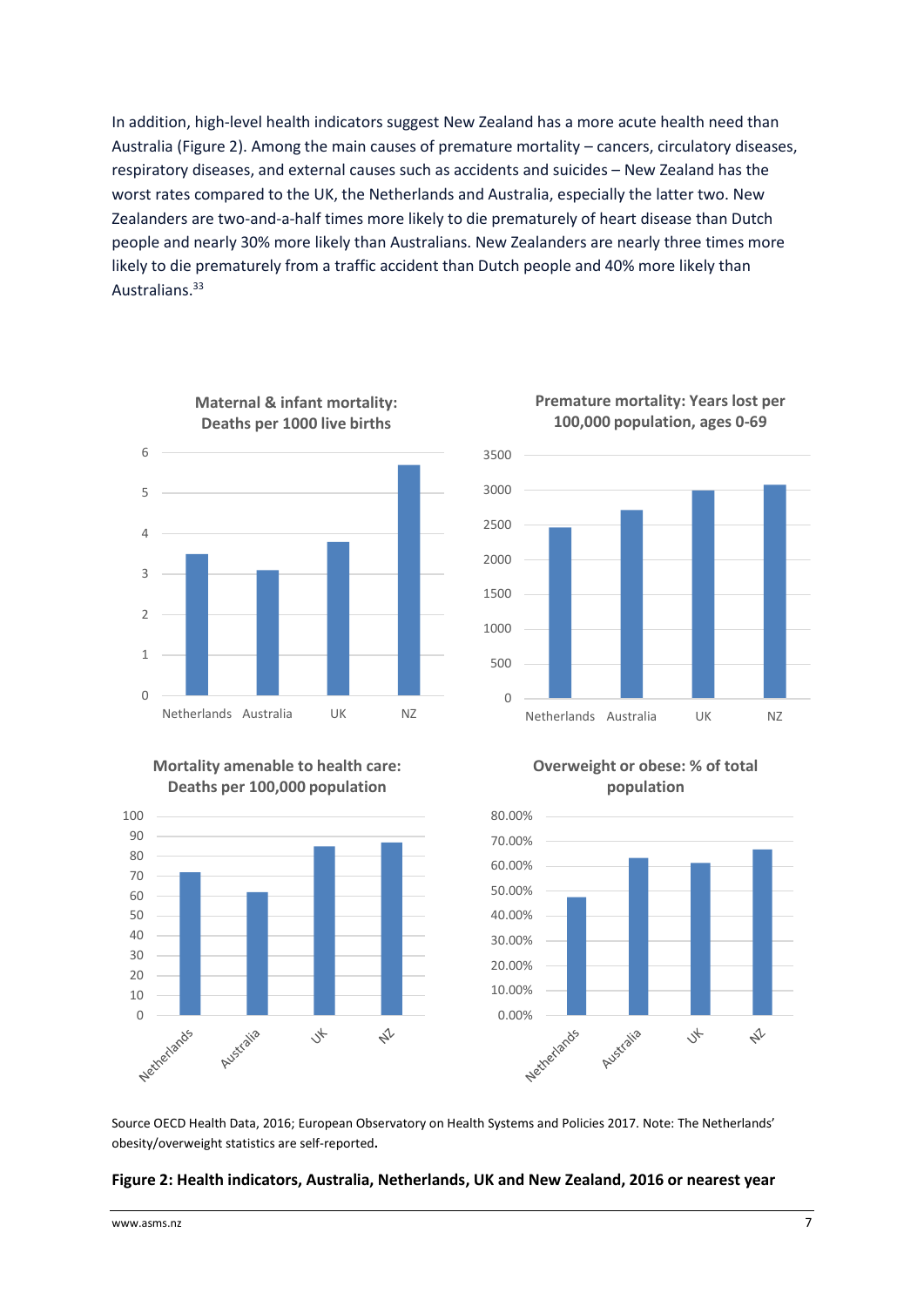#### **United Kingdom**

While the UK is ranked the best performer overall in the Commonwealth Fund study, despite wellreported shortcomings over recent years, including workforce shortages, it is ranked second-to-last on health care outcomes. Its third placing for access (based on six measures of affordability and 10 measures on timeliness of treatment) is due to a high score for affordability but performs relatively poorly for timelines (Figure 1). In the European reports, the UK health care system has never made it into the top 10 performers, mainly due to poor accessibility, which is assessed on six measures of waiting times for treatment, five of them relating to hospital services.

A recent King's Fund report reveals there are over 100,000 vacancies for all staff across NHS trusts (1 in 11 posts), and a National Health Service (NHS) survey showed that 38% of staff had felt unwell during the previous 12 months due to work-related stress. The report indicates specialist shortages in a number of areas, especially psychiatry.<sup>34</sup> A recent survey by the Royal College of Physicians found 53% of consultants and 68% of trainees reported there were 'frequently' or 'often' gaps in hospital medical cover that raised significant patient safety issues.<sup>35</sup> These and other reports reflecting the state of the specialist workforce in the UK indicate it is an example to avoid.

## **Workforce parity with the best performers**

The available high-level evidence suggest the Netherlands' has an adequate supply of hospital specialists to meet the country's health needs within reasonable parameters. Of note, there is a strong incentive for the Netherlands to train and retain enough of its own doctors because it is hard to recruit IMGs, even from within Europe, owing to the difficulty in learning and speaking Dutch compared with other languages. Just 2% of the total medical workforce are IMGs, compared with 42% in New Zealand.

Based on European specialist workforce data and Dutch information on specialist trainee figures, in 2016 the Netherlands had an estimated 140 specialists per 100,000 population (excluding trainees). Based on New Zealand Ministry of Health data, New Zealand had 120/100,000 (excluding trainees).<sup>36</sup> 37

On those figures, to be on a par with the Netherlands in 2016, New Zealand would have needed approximately 1000 additional specialists.

Australia presents a less-than-optimal target given the factors discussed above. Based on Australian government workforce figures, not including specialist trainees, in 2016 Australia had an estimated 135 specialists per 100,000 population. To be on a par with Australia in 2016, New Zealand would have needed more than 700 additional specialists.<sup>38</sup>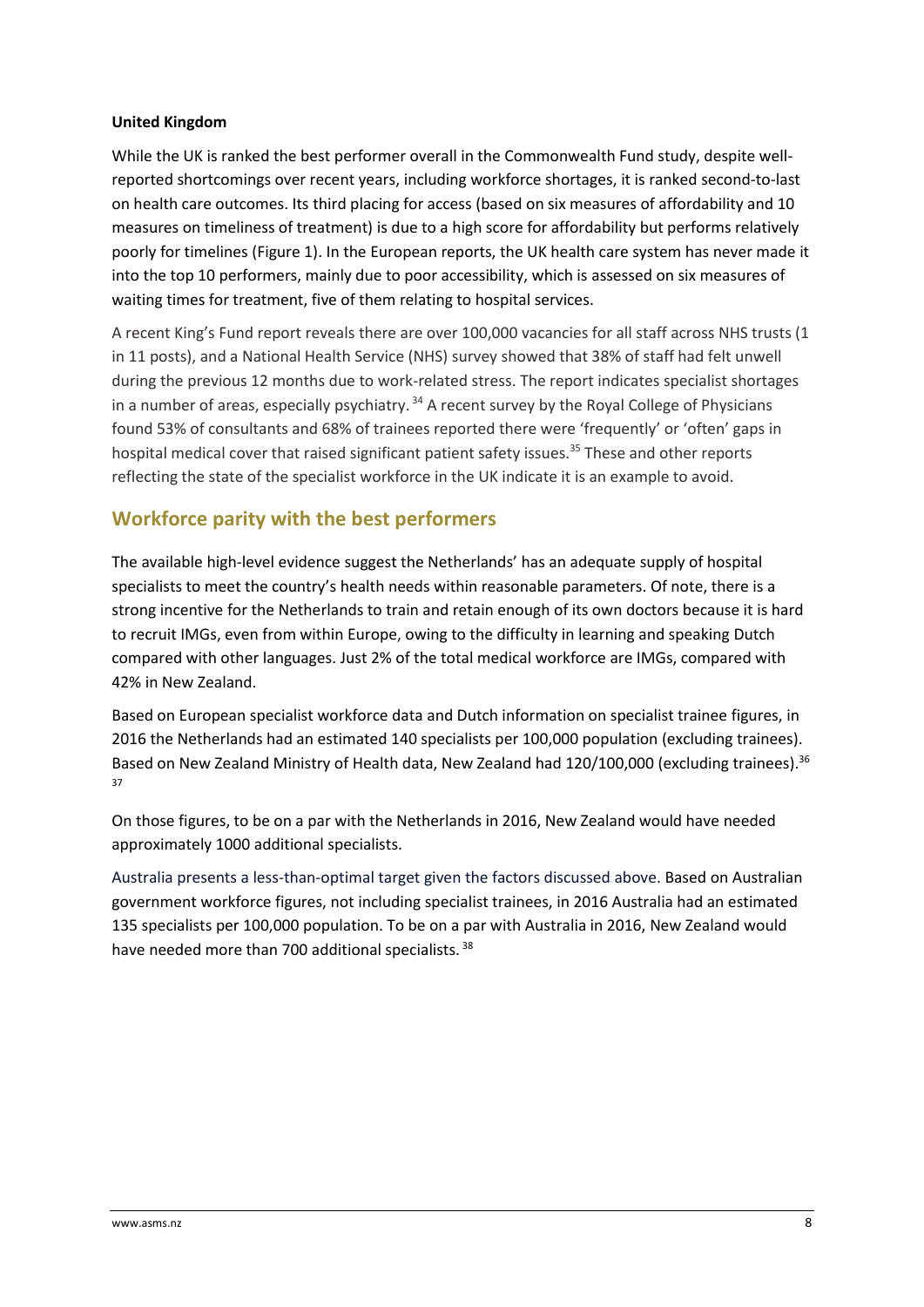## **Surveys of clinical leaders**

Another way of assessing the adequacy of the hospital specialist workforce is to ask those with onthe-ground knowledge of clinical staffing needs – the heads of hospital departments. To this end the ASMS is conducting a series of studies using surveys of clinical leaders in selected DHBs to ascertain how many senior medical staff (Senior Medical Officers, SMOs) are required, in their assessment, to provide safe, good quality and timely health care for those who need it.

The surveys ask clinical leaders (generally head of departments) not only about the adequacy of staffing to meet clinical needs but also to fulfil other essential roles such as training and supervising, and time to provide effective patient-centred care, which involves among other things SMOs spending more time with their patients so they are better informed about their condition, their treatment, any treatment options, and benefits and risks. Patient-centred care has been shown to not only improve the quality of care and health outcomes for patients but also improve health service efficiency and cost-effectiveness.

Questions also sought estimated staffing requirements to enable SMOs adequate access to leave, including sick leave, noting the high rates of 'presenteeism' reported by SMOs, in part owing to lack of staff cover and concern about the effects on booked patients and additional pressure on colleagues.<sup>39</sup>

To date, seven studies have been completed, starting with Hawke's Bay DHB in February 2016, followed by MidCentral (2016), Capital & Coast (2016), Nelson-Marlborough (2016/17), Counties Manukau (2016/17), Canterbury (2017) and Waitemata (2019). The estimated additional SMOs needed to provide safe, quality and timely health care at the time of the surveys is summarised in Figure 3.

The average assessed SMO staffing shortage across the seven DHBs is 21.8%. Translated across the whole SMO workforce this would have amounted to a shortage of approximately 1000 specialists and 100 medical and dental officers in 2016.

To put that into an international perspective, an additional 1000 specialists in 2016, assuming trainee specialist numbers increased by a similar proportion, would still see New Zealand in the bottom half of OECD countries.

Further, such an increase would require an extensive recruitment campaign for overseas specialists and trainees, based on a preliminary assessment of trends in domestic supply of new specialists and rates of retirement. This will be examined further in the second part of this examination into workforce shortages.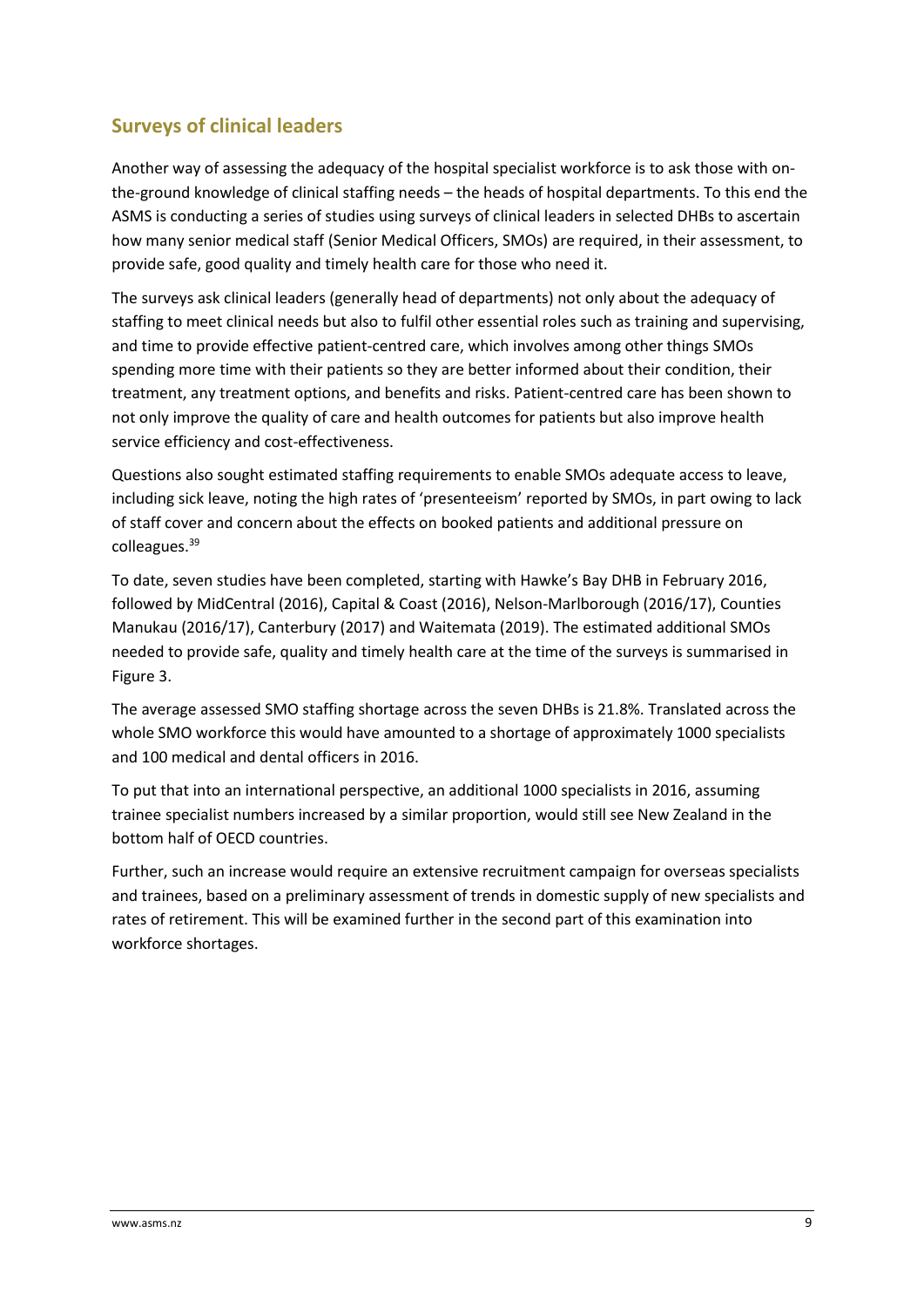



**Figure 3: Estimated SMO staffing shortfall as a percentage of current staffing allocations** 

## **Conclusion**

High-level international comparisons of specialist workforces, taking into account various performance measures and health needs indicators, suggest an additional 1000 specialists are needed in New Zealand to provide a good quality, accessible service. Staffing needs assessments by DHB Head of Departments also indicate that to achieve best practice and greater effectiveness and efficiency approximately 1000 additional specialists are required.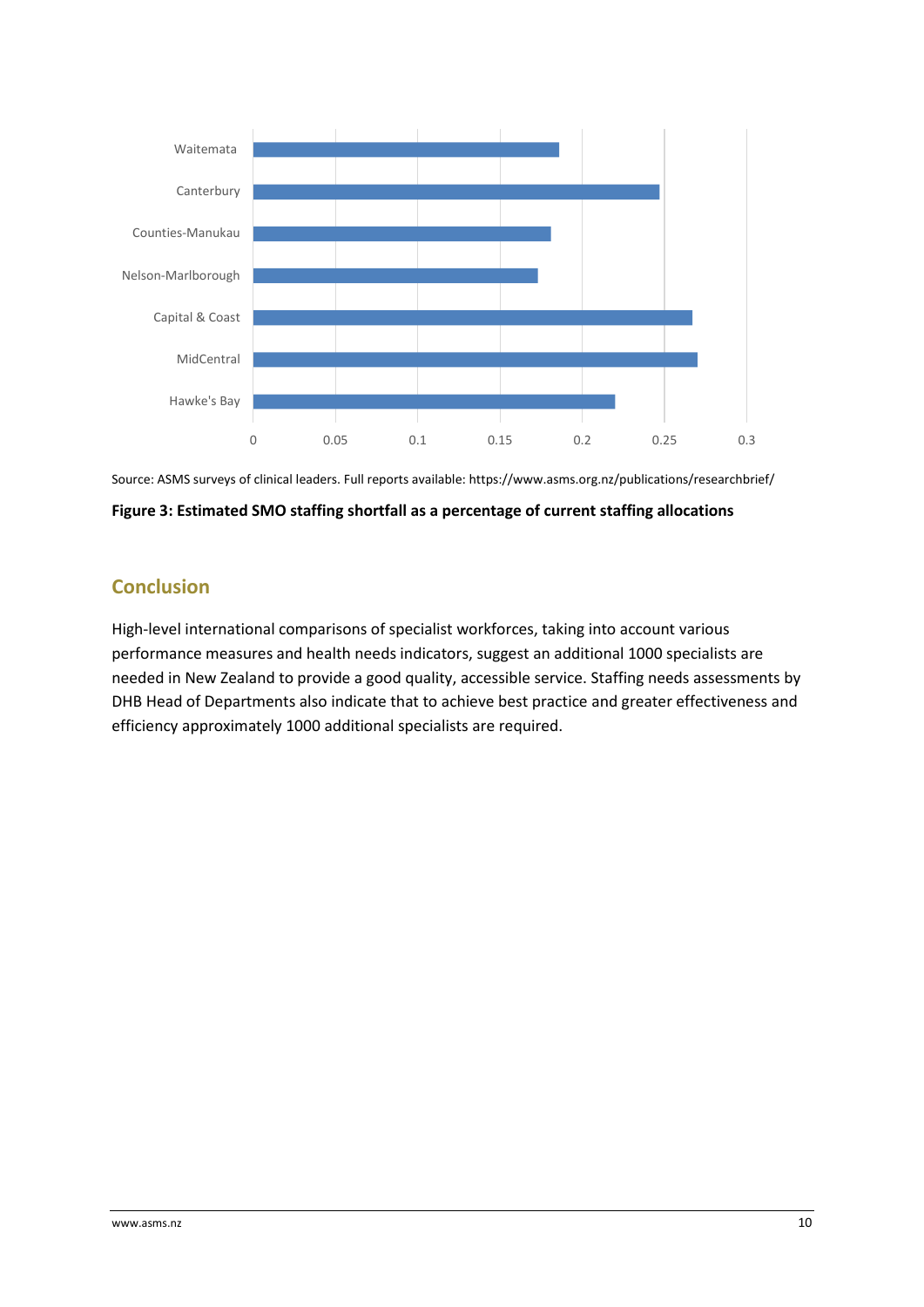### **References**

**.** 

<sup>1</sup> Mossialos E, Djordjevic A, Osborn R Sarnak D (eds).. *International Profiles of Health Care Systems, 2016*. Commonwealth Fund, New York, May 2017. <http://www.commonwealthfund.org/~/media/files/publications/fundreport/ 2017/may/mossialos\_intl\_profiles\_v5.pdf>.

<sup>2</sup> Bagshaw P, Bagshaw S, Frampton C, Gauld R, Green T, Harris C, et al. Pilot study of methods for assessing unmet secondary health care need in New Zealand. *NZMJ*. 2017; 130(1452):23–38

<sup>3</sup> Tan PC, Robinson G, Jayathissa S, Weatherall M. Coming to work sick: a survey of hospital doctors in New Zealand, *NZMJ* 1 August 2014, Vol 127 No 1399, 23-35.

<sup>4</sup> Chambers C. *Superheroes don't take sick leave*. Health Dialogue: Association of Salaried Medical Specialists (ASMS), 2015. http://www.asms.org.nz/wp-content/uploads/2015/11/Presenteeism\_A5-Final-for-Print\_164753.pdf,

<sup>5</sup> Chambers C, Frampton C*. 'Tired, worn-out and uncertain:' Burnout in New Zealand public hospital senior medical workforce.* Health Dialogue, 2016. http://www.asms.org.nz/wp-content/uploads/2016/08/Tired-worn-out-anduncertainburnout-report\_166328.pdf

<sup>6</sup> HWNZ. *Health of the Health Workforce 2015*, Health Workforce New Zealand, Wellington, Ministry of Health, 2016.

<sup>7</sup> Dussault G, Buchan J, Sermeus W, Padaiga Z. *Assessing future health workforce needs*, Policy summary prepared for the Belgian EU Presidency Conference on Investing in Europe's health workforce of tomorrow: scope for innovation and collaboration (La Hulpe, 9–10 September 2010)*. WHO* for the European Observatory on Health Systems and Policies, 2010.

8 Ibid.

<sup>9</sup> Cylus, J, Permanand G, Smith P. *Making the economic case for investing in health systems: What is the evidence that health systems advance economic and fiscal objectives?* WHO for the European Observatory on Health Systems and Policies, Brussels, 2018.

<sup>10</sup> WHO. *Working for health and growth: investing in the health workforce.* Report of the High-Level Commission on Health Employment and Economic Growth, World Health Organization, Geneva, 2016.

<sup>11</sup> Cometto G, Campbell J. Investing in human resources for health: beyond health outcomes, *Human Resources for Health*, BioMed Central, 2016, 14:51, DOI 10.1186/s12960-016-0147-2.

<sup>12</sup> Ministry of Health Annual Report, Wellington, 2018.

<sup>13</sup> Newshub Nation, 9 June 2018. Availalbl[e https://www.newshub.co.nz/home/shows/2018/06/government-not-ruling](https://www.newshub.co.nz/home/shows/2018/06/government-not-ruling-out-ditching-district-health-boards.html)[out-ditching-district-health-boards.html](https://www.newshub.co.nz/home/shows/2018/06/government-not-ruling-out-ditching-district-health-boards.html)

<sup>14</sup> ASMS. *Does more access to primary care and a greater focus on preventing illness and promoting health reduce pressure on hospital services?* Research Brief, Issue 12, 2019.

<sup>15</sup> WHO. *Monitoring the building blocks of health systems: a handbook of indicators and their measurement strategies*, World Health Organisation, Geneva, 2010.

<sup>16</sup> OECD Health Statistics 2016, OECD, Paris, 2018.

<sup>17</sup> Björnberg A. *Euro Health Consumer Index 2016*. Health Consumer Powerhouse, Marseillan, January 2017.

<sup>18</sup> Dussault et al (2010)

<sup>19</sup> Hayes B, Walsh G Prihodova L. *National Study of Wellbeing of Hospital Doctors in Ireland*, Royal College of Physicians of Ireland, 2017.

<sup>20</sup> Canadian Medical Association. *CMA National Physician Health Survey: A National Snapshot*, CMA, October 2018.

<sup>21</sup> Marsh P. Danish hospital lacking specialist doctors, DR (Danmarks Radio), 13 May 2015.

<sup>22</sup> Björnberg (2017)

<sup>23</sup> Mossialos et al (2017)

<sup>24</sup> Globerman S, Barua B, Hassan S*. The Supply of Physicians in Canada: Projections and Assessment*, Fraser Institute, Vancouver, 2018.

<sup>25</sup> Department of Health (Australia). Medical Workforce: 2016 Fact Sheet. Available: <http://hwd.health.gov.au/publications.html>

<sup>26</sup> MCNZ. *Medical Workforce Survey 2016,* Medical Council of New Zealand, Wellington, 2018.